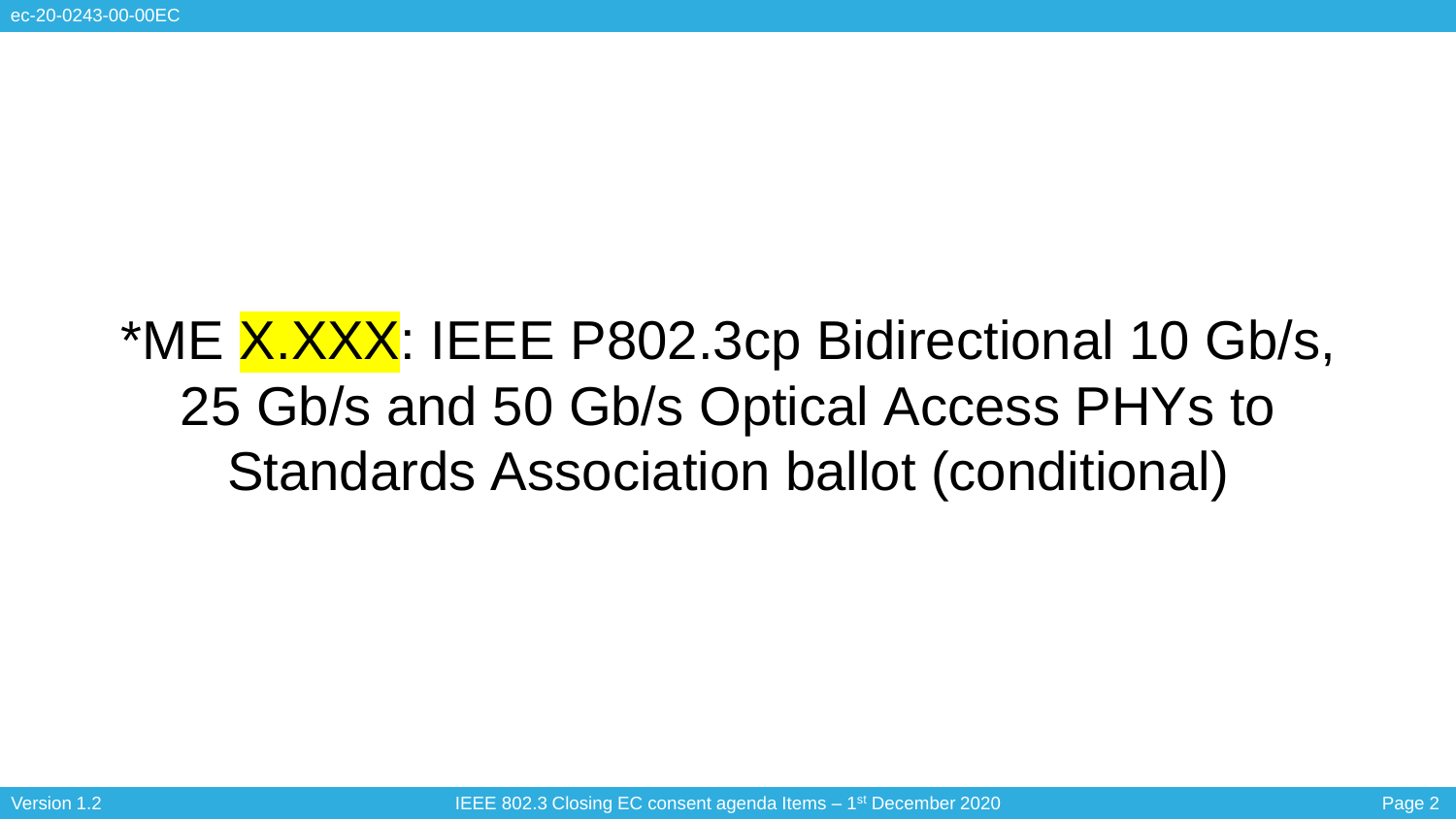#### Date the ballot closed

The 2nd Working Group recirculation] ballot on IEEE P802.3cp draft D2.2 closed on 24th October 2020 at 23:59 AoE

| Vote tally |                         | Initial<br>Draft D <sub>2.0</sub> |      |               | 1 <sup>st</sup> Recirculation<br>Draft D2.1 |                 |               | 2 <sup>nd</sup> Recirculation<br>Draft D2.2 | Req<br>$\%$    |               |           |
|------------|-------------------------|-----------------------------------|------|---------------|---------------------------------------------|-----------------|---------------|---------------------------------------------|----------------|---------------|-----------|
|            |                         | #                                 | $\%$ | <b>Status</b> | #                                           | $\%$            | <b>Status</b> | #                                           | $\%$           | <b>Status</b> |           |
|            | <b>Abstain</b>          | 16                                | 14   | <b>PASS</b>   | 18                                          | 14              | PASS          | 19                                          | 13             | <b>PASS</b>   | $<$ 30    |
|            | Dis with comment        | 13                                |      |               | 10                                          |                 |               | 6                                           |                |               |           |
|            | Dis w/o comment         | $\Omega$                          |      |               | $\overline{0}$                              |                 |               | $\Omega$                                    |                |               |           |
|            | Approve                 | 85                                | 87   | <b>PASS</b>   | 99                                          | 91              | <b>PASS</b>   | 121                                         | 95             | <b>PASS</b>   | $\geq$ 75 |
|            | <b>Ballots returned</b> | 114                               | 58   | <b>PASS</b>   | 127                                         | 65              | <b>PASS</b>   | 146                                         | 75             | <b>PASS</b>   | $\geq 50$ |
|            | <b>Voters</b>           | 195                               |      |               | 195                                         | $\qquad \qquad$ |               | 195                                         |                |               |           |
|            | Comments                | 238                               |      |               | 70                                          | $\equiv$        |               | 31                                          | $\blacksquare$ |               |           |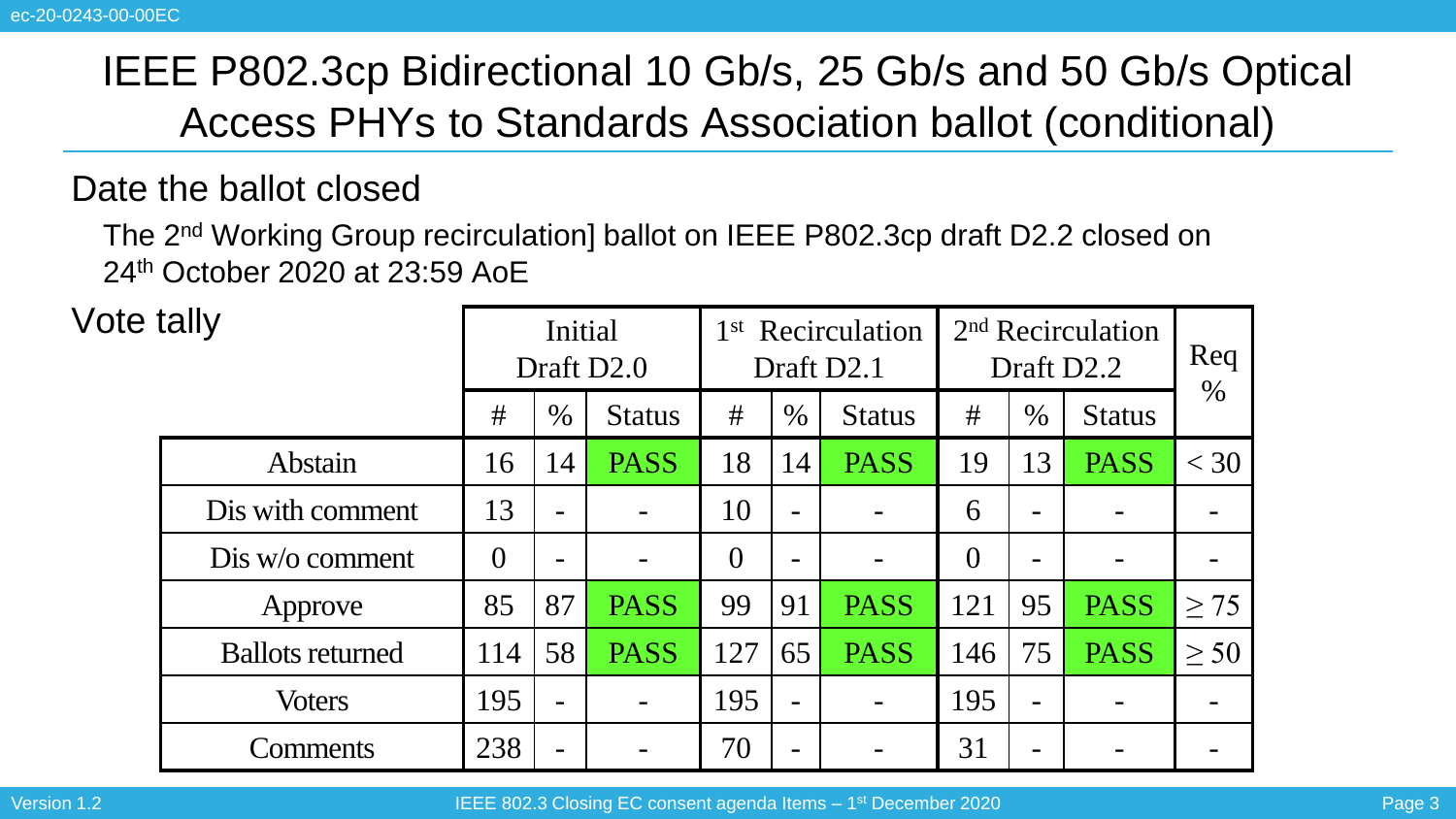Comments that support the remaining disapprove votes and responses

9 unsatisfied TR comments and 1 ER comment from 3 Disapprove voters

See [<https://ieee802.org/3/cp/comments/p802d3cp\\_D2p0+p1+p2\\_Unsatisfied\\_byDraftCommentID.pdf>](https://ieee802.org/3/cp/comments/p802d3cp_D2p0+p1+p2_Unsatisfied_byDraftCommentID.pdf)

The other 3 Disapprove voters have indicated satisfaction with all comment responses

Summary:

4 comments (D2.0 #94, 96, 97, and 98) have to do with using indirect references (citing clause x that in turn references clause y). These were accepted in principle, and the draft was modified to fix the problem. Commenter has not had a chance to review these changes.

1 comment (D2.0 #237) objects to a sentence in clause 157.2.4 that was copied from Clause 105.3.4. As the sentence exists in the approved standard, the group rejected the comment.

1 comment (D2.0 #238) asks questions about the maximum and minimum delay but has a nonspecific remedy. The comment was rejected with a request to provide additional information. None was had for two subsequent drafts.

Note: Clause 12 'Procedure for conditional approval to forward a draft standard' of IEEE 802 LMSC Operations Manual includes the text 'Where a voter has accepted some comment resolutions and rejected others, only the comments of which the voter has not accepted resolution should be presented.'.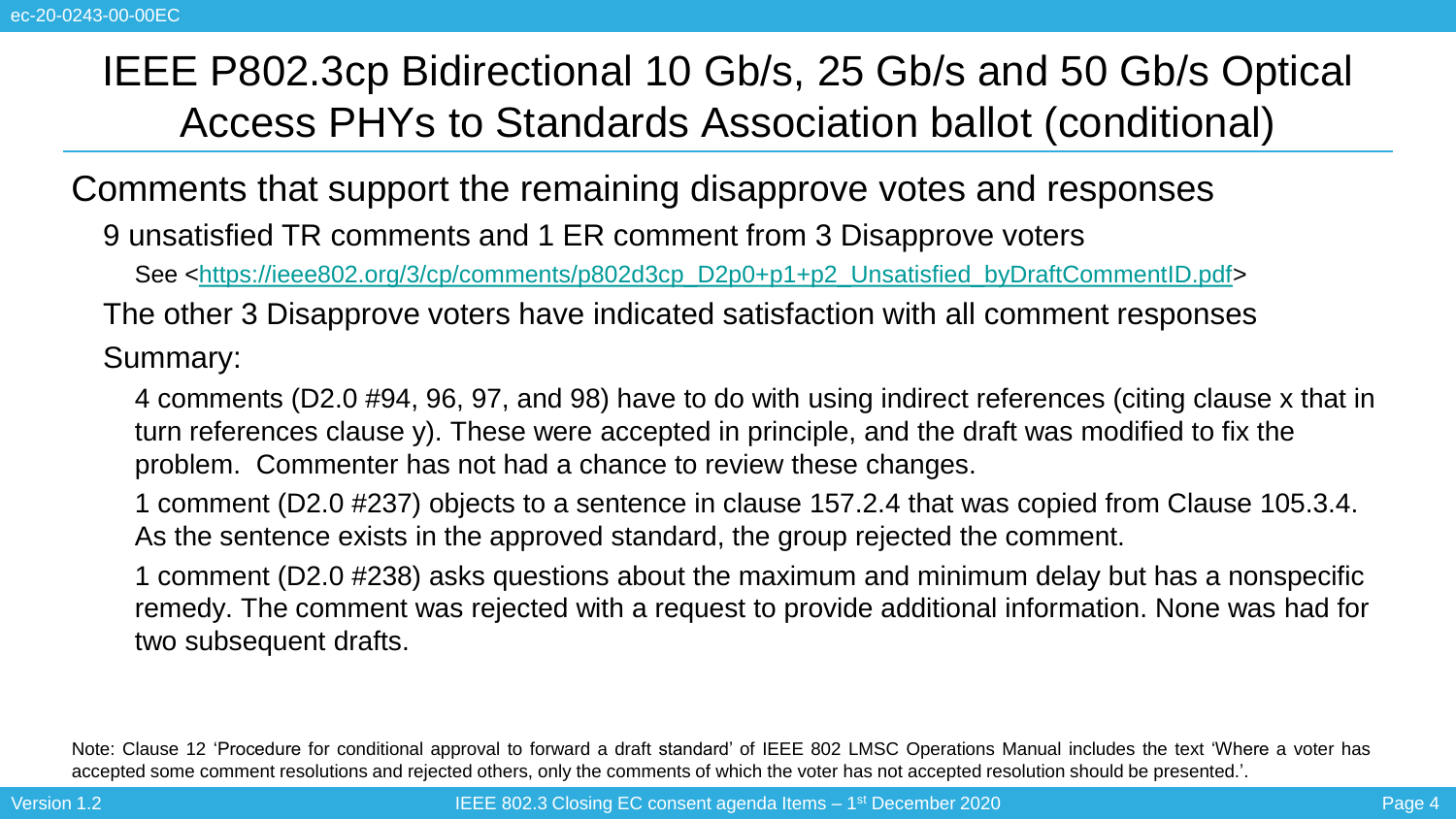Summary (continued):

2 comments (D2.1 #44 and D2.2 #4) object to material in clause 160 that is repeated from clause 139. It seems that the recent style of derivative clauses is to repeat the material and then modify it to suit, and so the comments were rejected.

1 comment (D2.1 #37) concerns the optical specification method used for 10GBASE-BR20 (VECP vs. SEC). This comment was rejected, however, a similar comment in D2.2 was accepted, so this comment may be superseded.

1 comment (D2.2 #14) requested the reinstatement of the K=10log10(Ceq) spec, and the addition of over/undershoot and Tx power excursion max specs. For the K spec, .3cp follows .3cu, which removed the K spec. For the over/undershoot specs, there was no justification for the need of these specs. The comment was rejected.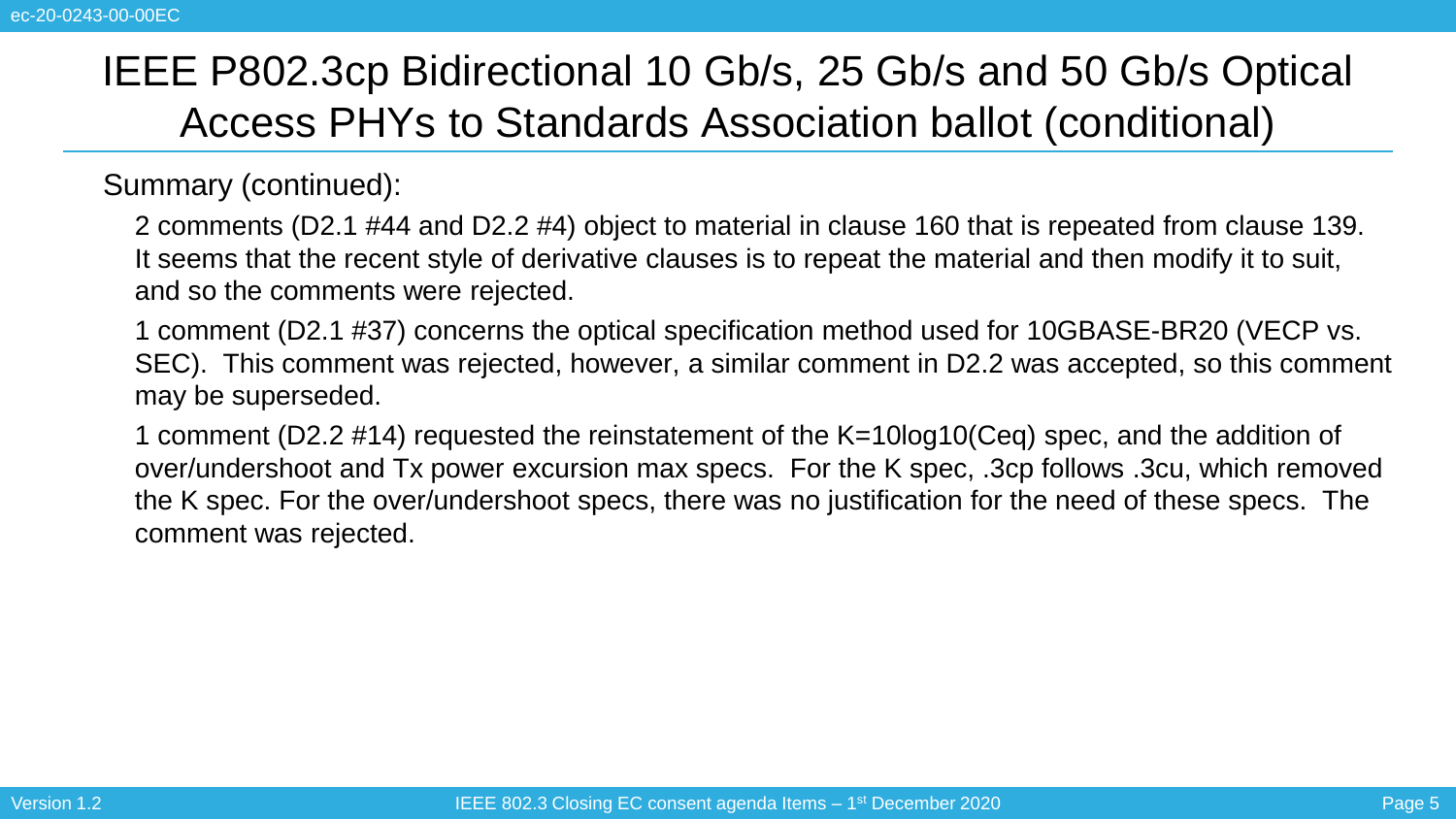#### Recirculation ballot and resolution meeting schedule

3<sup>rd</sup> Working Group recirculation ballot day one  $23<sup>rd</sup>$  November 2020 3<sup>rd</sup> Working Group recirculation ballot close 7 IEEE P802.3cp comment resolution meeting 11<sup>th</sup> December 2020 4<sup>th</sup> Working Group recirculation ballot day one **18<sup>th</sup> December 2020** 4 th Working Group recirculation ballot close 8 IEEE P802.3cp comment resolution meeting 19th January 2021

7<sup>th</sup> December 2020 8<sup>th</sup> January 2021

Note: 4<sup>th</sup> Working Group recirculation ballot only if required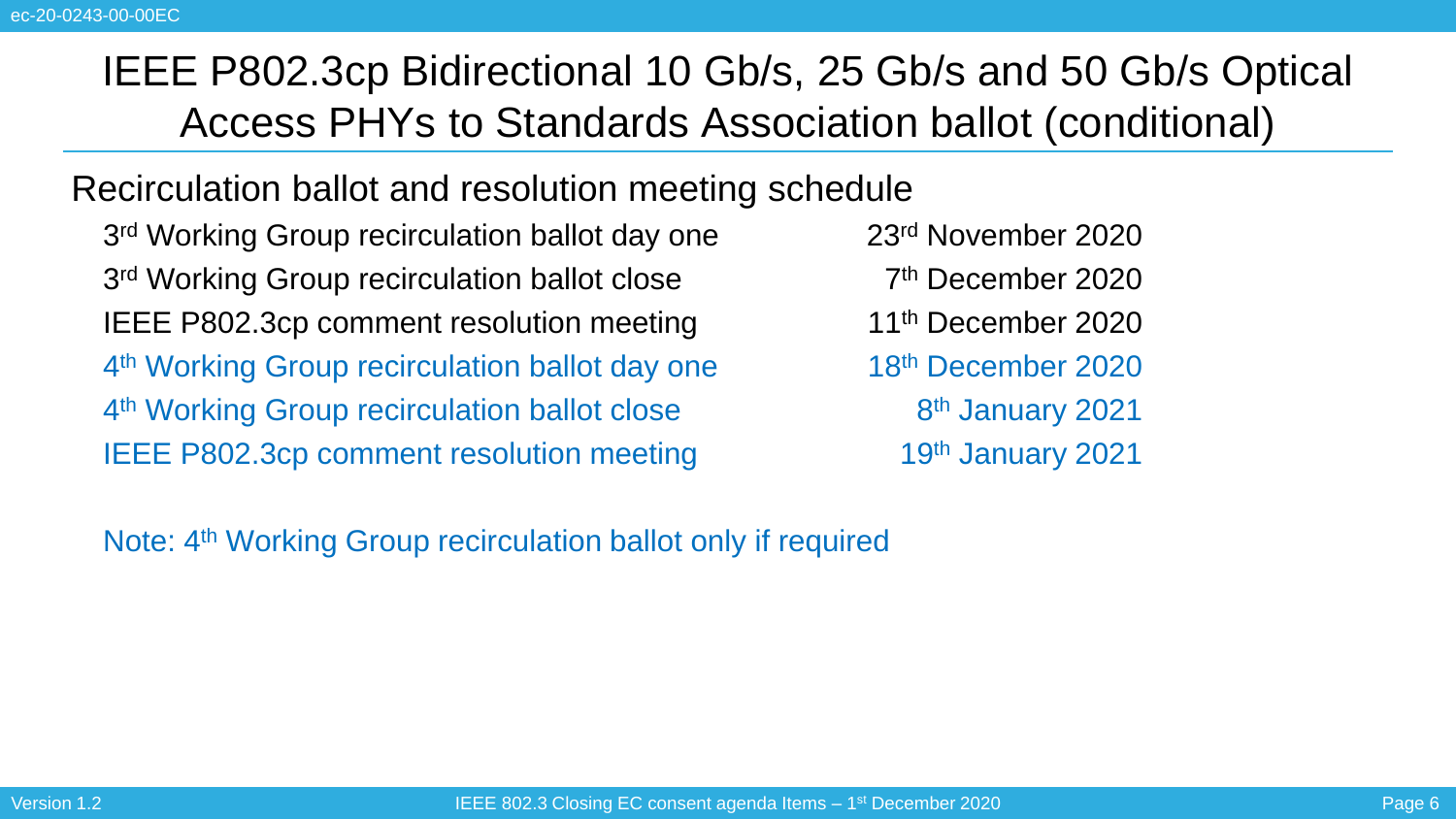#### **Motion**

Conditionally approve sending IEEE P802.3cp to Standards Association Ballot [Confirm the CSD for IEEE P802.3cp in https://mentor.ieee.org/802-ec/dcn/18/ec-18-0245-00-](https://mentor.ieee.org/802-ec/dcn/18/ec-18-0245-00-ACSD-p802-3cp.pdf) ACSD-p802-3cp.pdf

M: Law S: D'Ambrosia Y: ??, N: ??, A: ??

Working Group vote Y: 142, N: 0, A: 11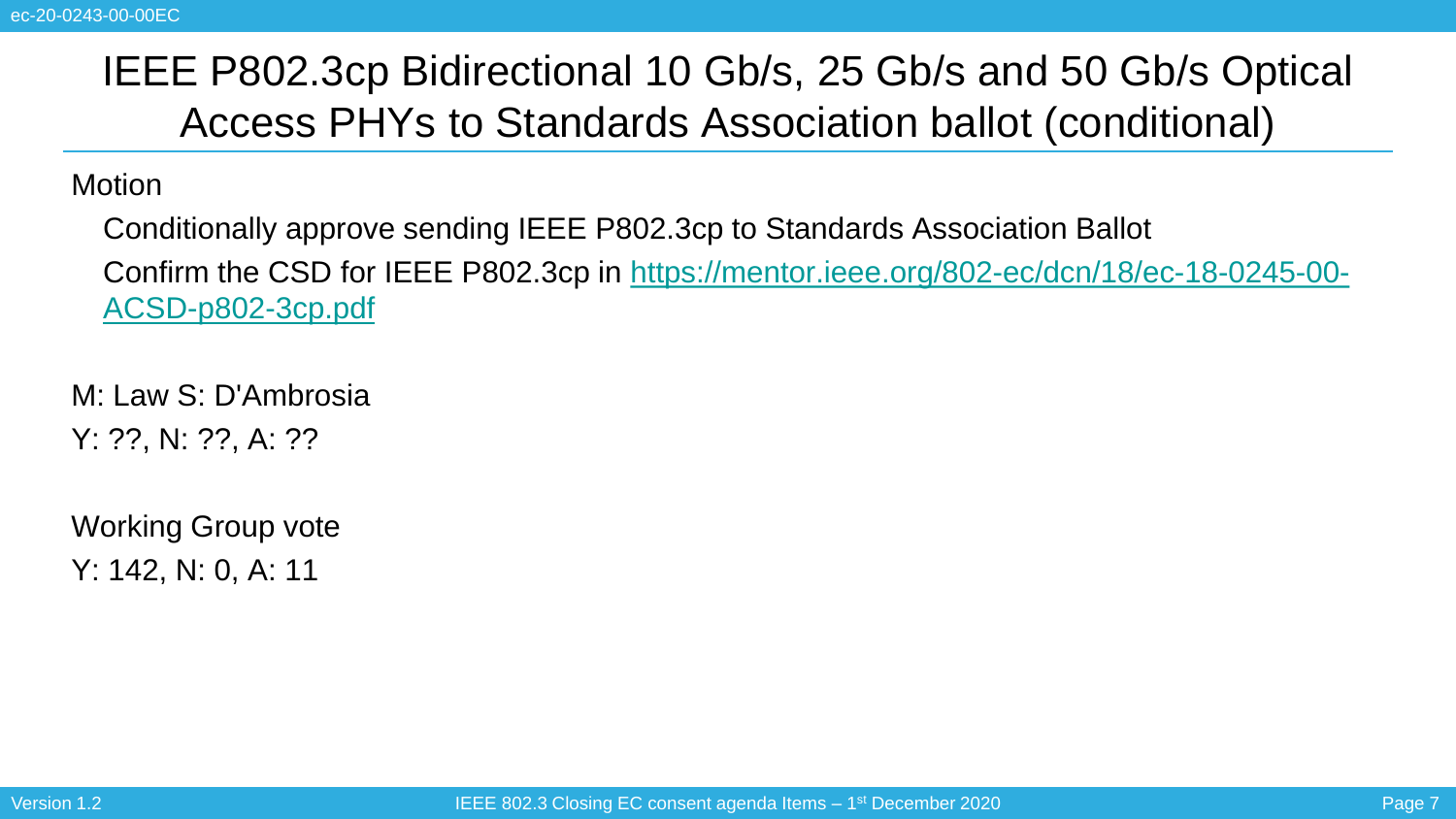# \*ME X.XXX: IEEE P802.3cr Isolation (Maintenance #14) to RevCom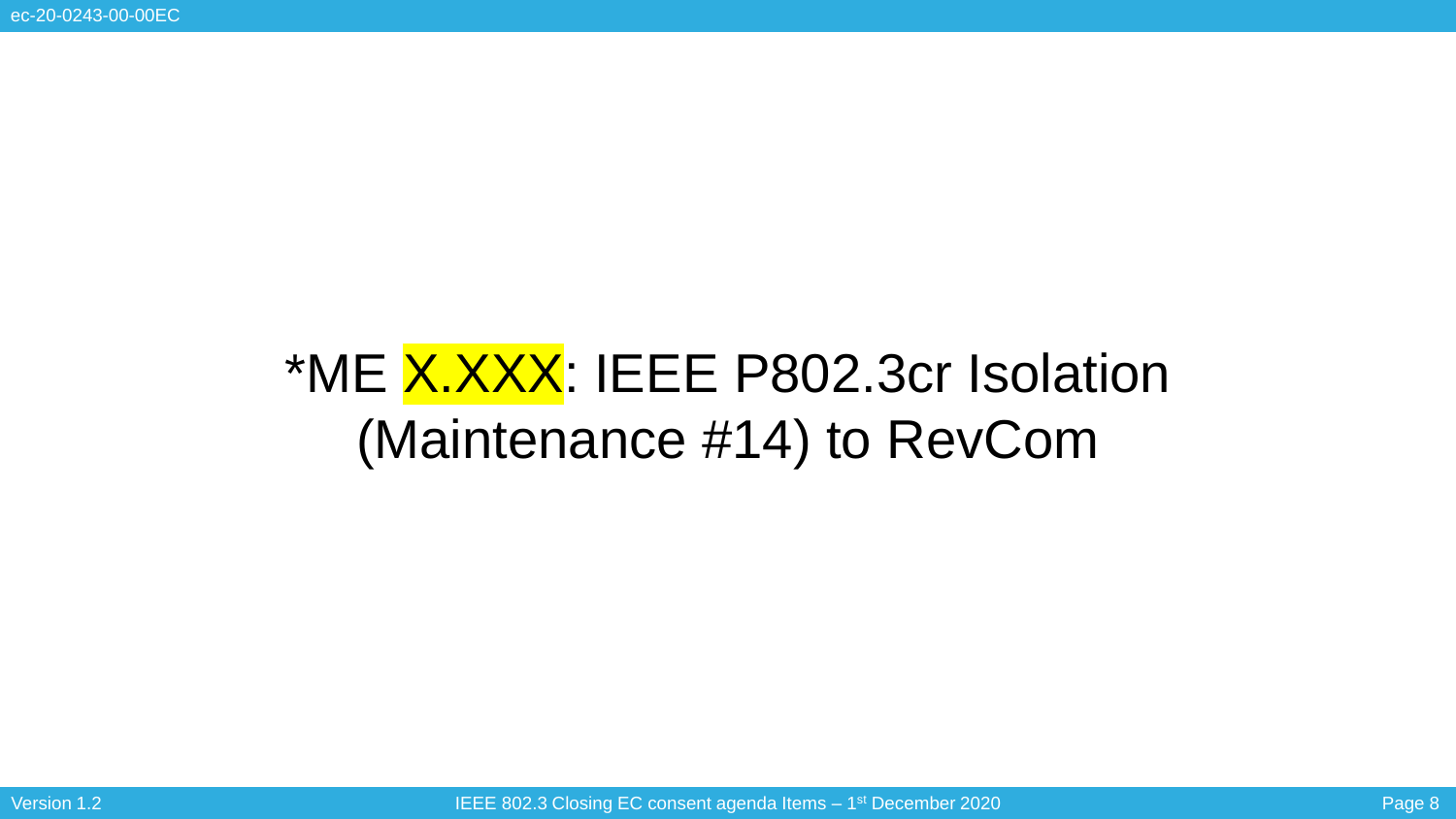## IEEE P802.3cr Isolation (Maintenance #14) to RevCom

#### Date the ballot closed

The third Standards Association recirculation ballot on IEEE P802.3cr draft D3.3 closed on 10th November 2020 at 23:59 AoE

| Vote tally |                         | Initial<br>Draft D3.0 |                          |               | 1 <sup>st</sup><br>Recirculation<br>Draft D3.1 |                          |               | 2 <sup>nd</sup> Recirculation<br>Draft D3.2 |                          |                          | 3 <sup>rd</sup> Recirculation<br>Draft D3.3 |                |                          | Req       |
|------------|-------------------------|-----------------------|--------------------------|---------------|------------------------------------------------|--------------------------|---------------|---------------------------------------------|--------------------------|--------------------------|---------------------------------------------|----------------|--------------------------|-----------|
|            |                         | #                     | $\%$                     | <b>Status</b> | #                                              | $\%$                     | <b>Status</b> | #                                           | $\%$                     | <b>Status</b>            | #                                           | $\%$           | <b>Status</b>            | $\%$      |
|            | Abstain                 |                       |                          | <b>PASS</b>   | $\overline{2}$                                 | 3                        | <b>PASS</b>   | 2                                           | $\overline{2}$           | <b>PASS</b>              | $\overline{2}$                              | $\overline{2}$ | <b>PASS</b>              | $<$ 30    |
|            | Dis with comment        |                       |                          |               | $\overline{2}$                                 | $\overline{\phantom{a}}$ |               | 2                                           | $\overline{\phantom{a}}$ |                          |                                             |                | $\overline{\phantom{0}}$ |           |
|            | Dis w/o comment         | $\theta$              |                          |               | $\overline{0}$                                 | $\overline{\phantom{0}}$ |               | $\Omega$                                    | $\overline{\phantom{0}}$ |                          | $\theta$                                    |                |                          |           |
|            | Approve                 | 58                    | 98                       | <b>PASS</b>   | 61                                             | 96                       | <b>PASS</b>   | 63                                          | 96                       | <b>PASS</b>              | 67                                          | 97             | <b>PASS</b>              | $\geq$ 75 |
|            | <b>Ballots returned</b> | 60                    | 77                       | <b>PASS</b>   | 65                                             | 84                       | <b>PASS</b>   | 67                                          | 87                       | <b>PASS</b>              | 70                                          | 90             | <b>PASS</b>              | $\geq$ 75 |
|            | <b>Voters</b>           | 77                    | $\overline{\phantom{0}}$ |               | 77                                             | $\overline{\phantom{a}}$ |               | 77                                          | $\overline{\phantom{0}}$ | $\overline{\phantom{a}}$ | 77                                          |                |                          |           |
|            | <b>Comments</b>         | 49                    |                          |               | 17                                             | $\overline{\phantom{0}}$ |               | 13                                          | $\overline{\phantom{m}}$ |                          | $\overline{0}$                              |                |                          |           |
|            | <b>Public comments</b>  | $\theta$              |                          |               |                                                |                          |               |                                             |                          |                          |                                             |                |                          |           |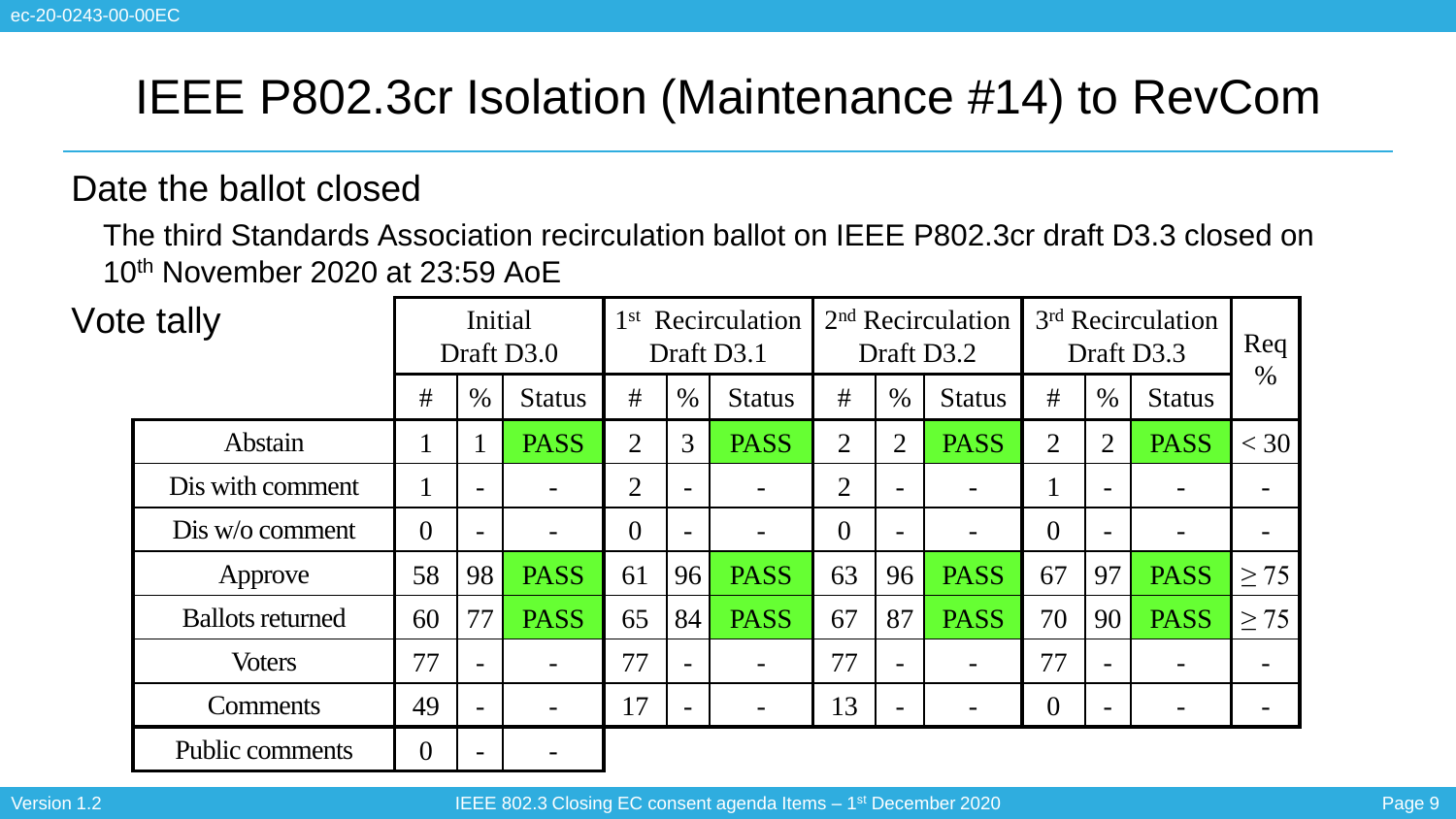## IEEE P802.3cr Isolation (Maintenance #14) to RevCom

Comments that support the remaining disapprove votes and responses

1 unsatisfied TR comment from 1 commenter

See [https://www.ieee802.org/3/cr/Comments/D3.1\\_Unsatisfied.pdf](https://www.ieee802.org/3/cr/Comments/D3.1_Unsatisfied.pdf)

Summary:

The 1 unsatisfied TR comment relates to the applicability of isolation requirements for backplane PHYs. "It is unclear to me what the phrase "(including isolation requirements)" in these clauses of the base document refers to, since the IEC 60950-1 is not publicly available. If it implied something like the content of J.1, then it is a mistake that should be corrected in this project."

Response:

The CRG disagrees with the commenter. The deleted text includes a parenthetical expression "including isolation requirements" which includes all sections of Annex J.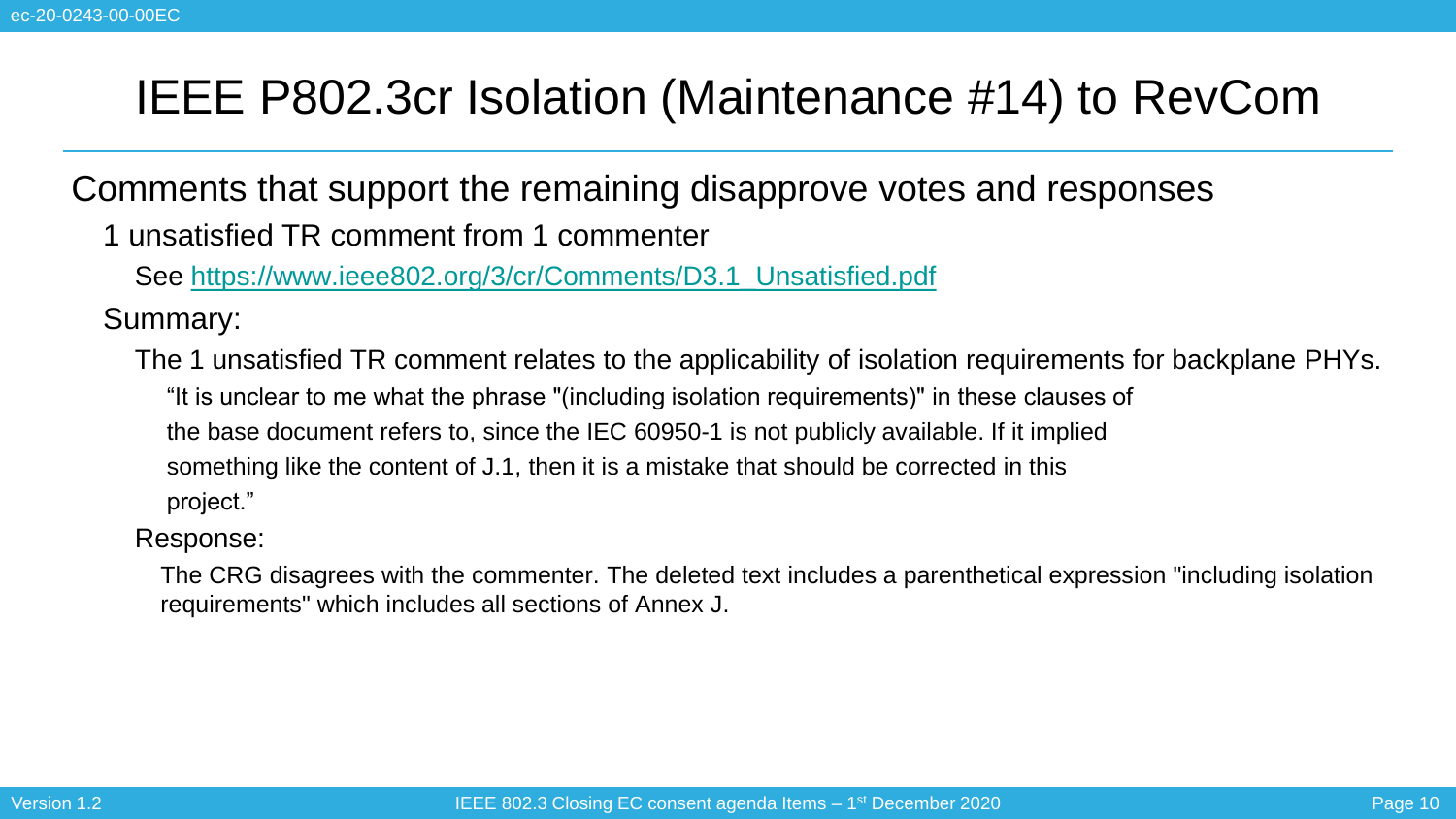### IEEE P802.3cr Isolation (Maintenance #14) to RevCom

**Motion** 

Approve sending IEEE P802.3cr Isolation (Maintenance #14) to RevCom

M: Law S: D'Ambrosia Y: ??, N: ??, A: ??

Working Group vote Y: 121, N: 1, A: 9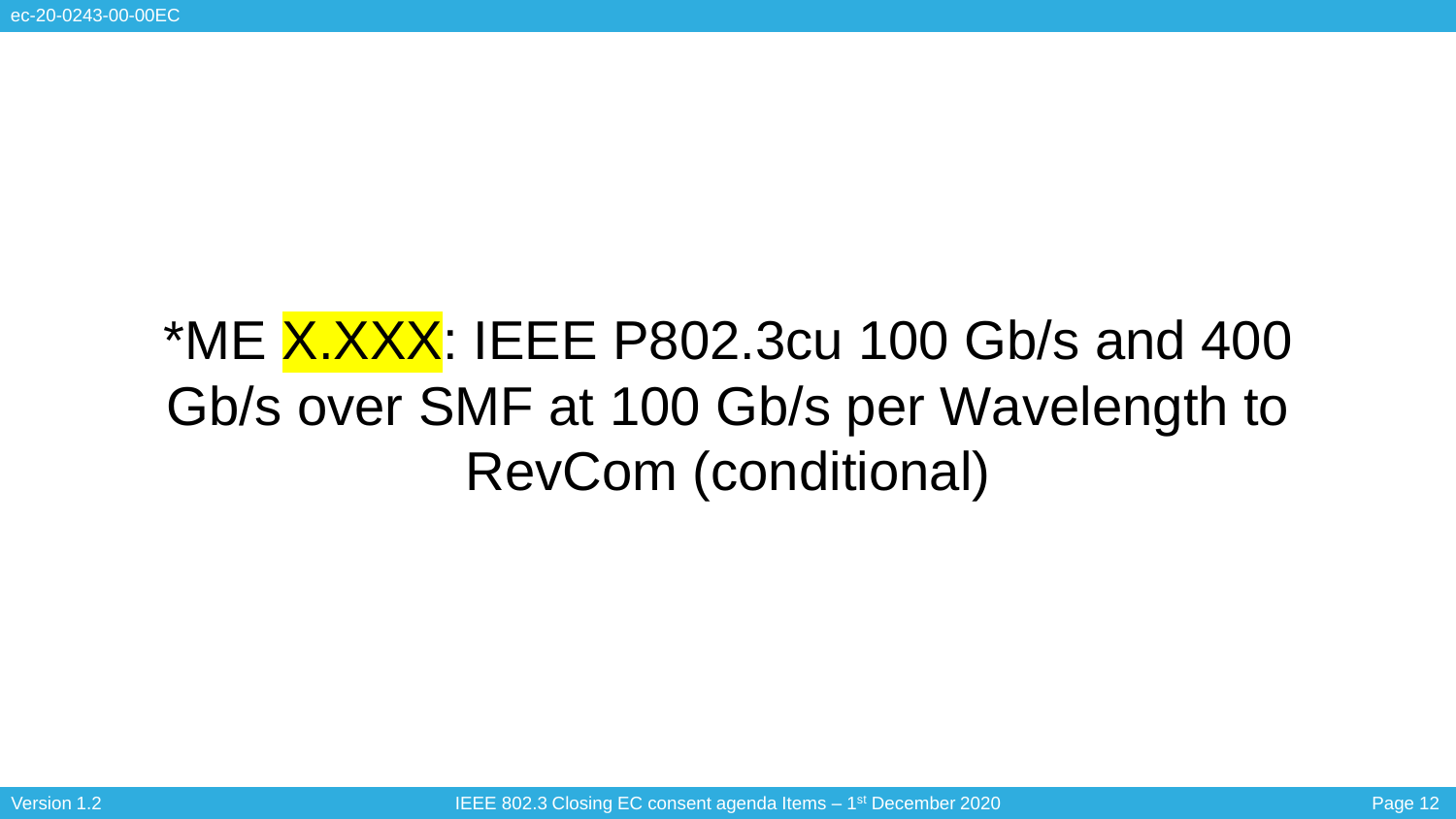#### Date the ballot closed

The first Standards Association recirculation ballot on IEEE P802.3cu draft D3.1 closed on 30th October 2020 at 23:59 AoE

Vote tally

|                         |                       | Initial<br>Draft D3.0 |               | 1 <sup>st</sup> Recirculation | Req         |               |           |  |
|-------------------------|-----------------------|-----------------------|---------------|-------------------------------|-------------|---------------|-----------|--|
|                         | #<br>$\%$             |                       | <b>Status</b> | #                             | $\%$        | <b>Status</b> | $\%$      |  |
| Abstain                 | 3<br>3<br><b>PASS</b> |                       | 3             | 3                             | <b>PASS</b> | $<$ 30        |           |  |
| Dis with comment        | 3                     |                       |               | $\overline{2}$                |             |               |           |  |
| Dis w/o comment         | $\theta$              |                       |               | $\theta$                      |             |               |           |  |
| Approve                 | 78                    | 96                    | <b>PASS</b>   | 82                            | 97          | <b>PASS</b>   | > 75      |  |
| <b>Ballots returned</b> | 84                    | 81                    | <b>PASS</b>   | 87                            | 84          | <b>PASS</b>   | $\geq$ 75 |  |
| <b>Voters</b>           | 103                   |                       |               | 103                           |             |               |           |  |
| <b>Comments</b>         | 91                    | -                     |               | 20                            |             |               |           |  |
| Public comments         | $\Omega$              |                       |               |                               |             |               |           |  |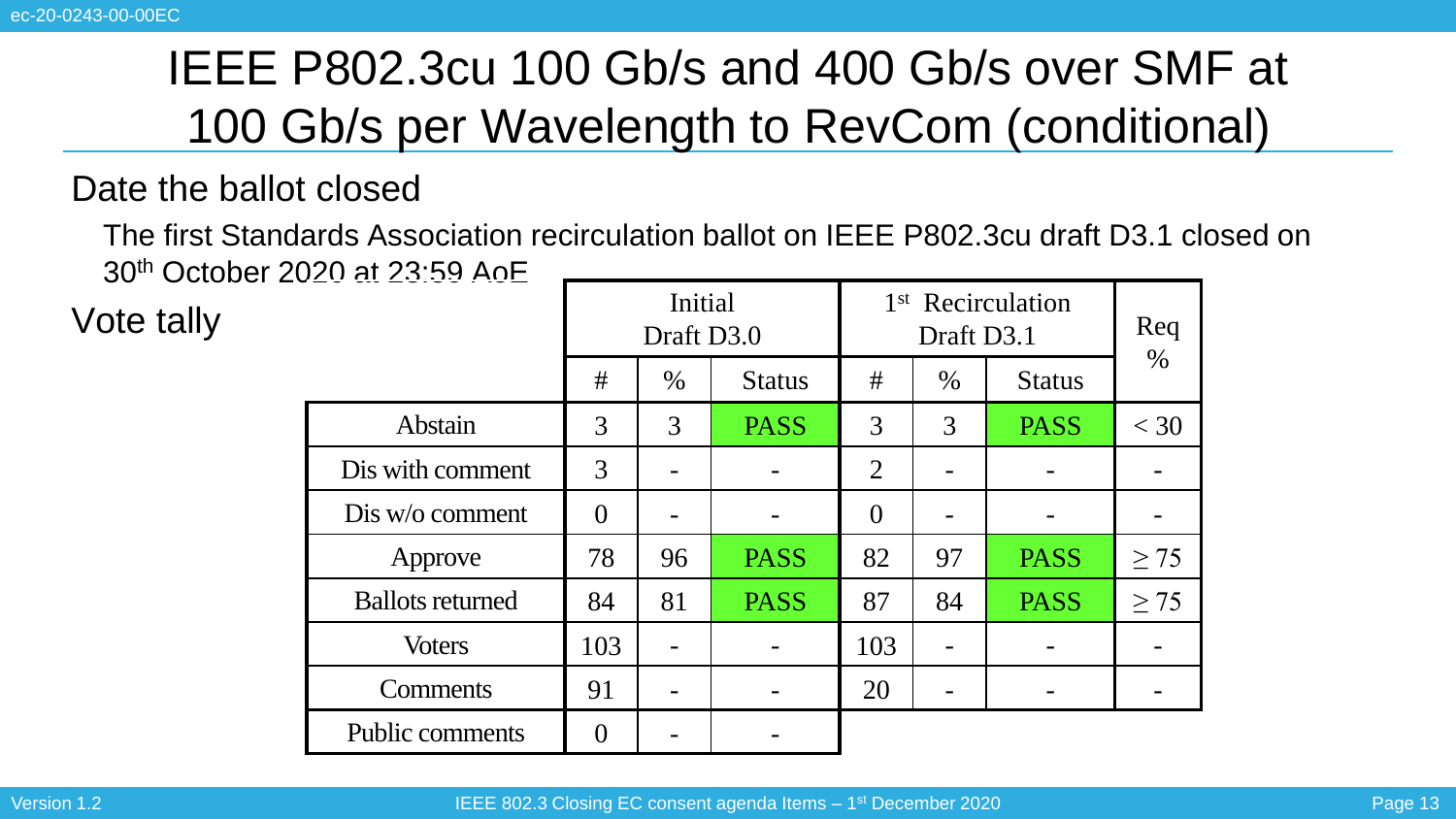Comments that support the remaining disapprove votes and responses

3 unsatisfied "TR" comments from 1 commenter

See [http://www.ieee802.org/3/cu/comments/8023cu\\_D30\\_D31\\_comment\\_unsatisfied\\_by\\_ID.pdf](http://www.ieee802.org/3/cu/comments/8023cu_D30_D31_comment_unsatisfied_by_ID.pdf)

The other Disapprove voter has indicated satisfaction with all comment responses Summary:

The unsatisfied comments are associated with the one of the optical PMD clauses.

Cl 140: 100GBASE-FR1 and 100GBASE-LR1 SMF PMDs

With the increasing industry experience with 100 Gb/s per wavelength SMF specifications and product development, IEEE P802.3cu has adopted proposals to update or improve methodologies for specification (compared to the IEEE Std 802.3bs and IEEE Std 802.3cd standards). These changes were rigorously tested for consensus before adopting. The unsatisfied negative comments are associated with comments not aligned with the consensus position that was achieved.

| Topic                                                | # Unsatisfied<br>Comments | More information                                                                                                                                                                          |
|------------------------------------------------------|---------------------------|-------------------------------------------------------------------------------------------------------------------------------------------------------------------------------------------|
| <b>Reinstatement of TDECQ-</b><br>10logCeq parameter |                           | This parameter was removed during WG ballot and was the subject of 4<br>unresolved comments then. Task Force consensus was again assessed and<br>there was no consensus to make a change. |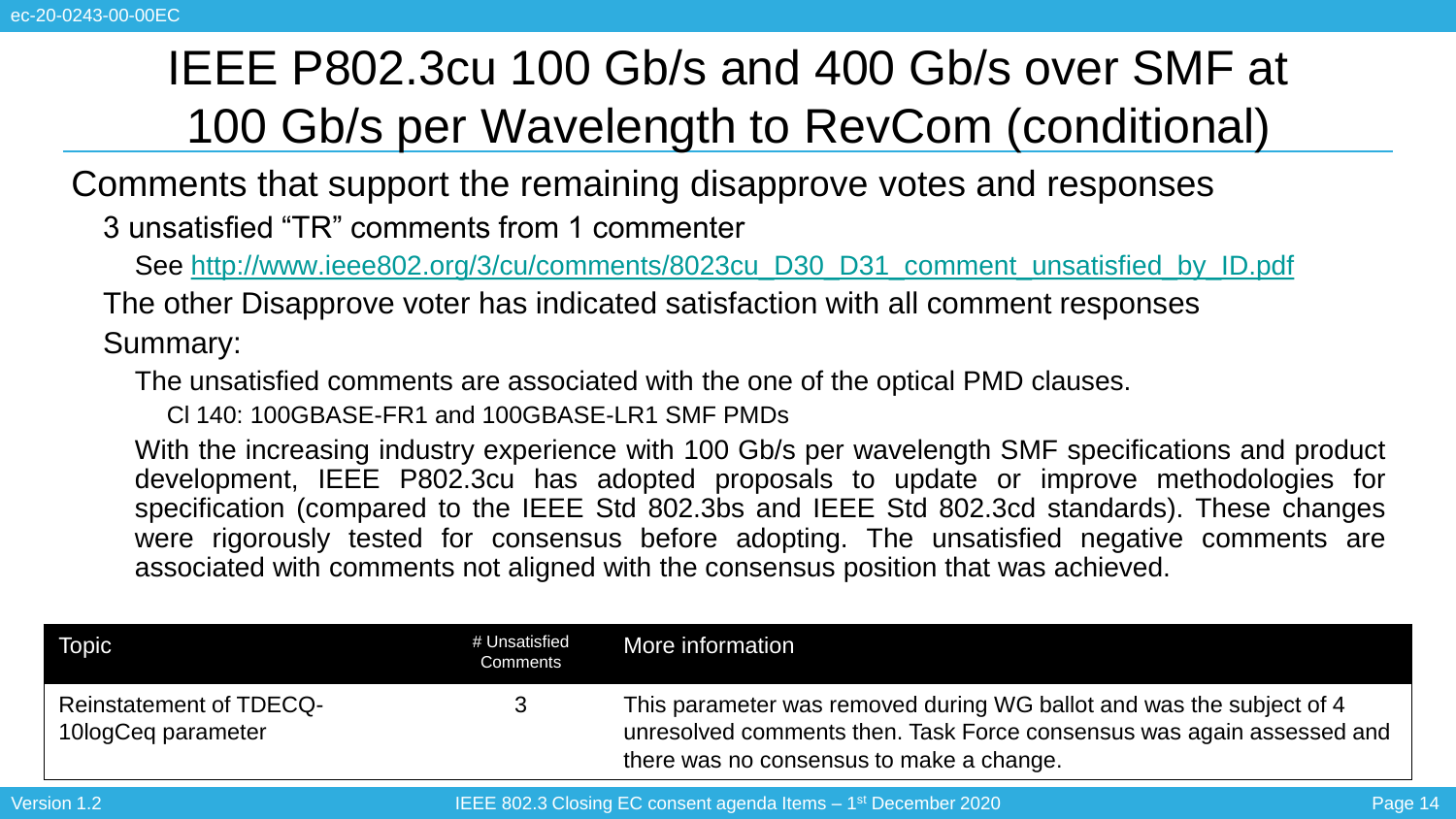#### Recirculation ballot and resolution meeting schedule

2 nd Standards Association recirculation ballot day one 13th November 2020 Currently 2<sup>nd</sup> Standards Association recirculation ballot close  $28<sup>th</sup>$  November 2020 Underway IEEE P802.3cu comment resolution meeting 3rd Standards Association recirculation ballot day one RevCom submittal deadline 11<sup>th</sup> December 2020 3rd Standards Association recirculation ballot close 20<sup>th</sup> December 2020 IEEE P802.3cu comment resolution meeting Week of 4<sup>th</sup> January 2021 RevCom meeting 2021

 $2<sup>nd</sup>$  December 2020 5<sup>th</sup> December 2020

#### Note: 3<sup>rd</sup> Standards Association recirculation ballot only if required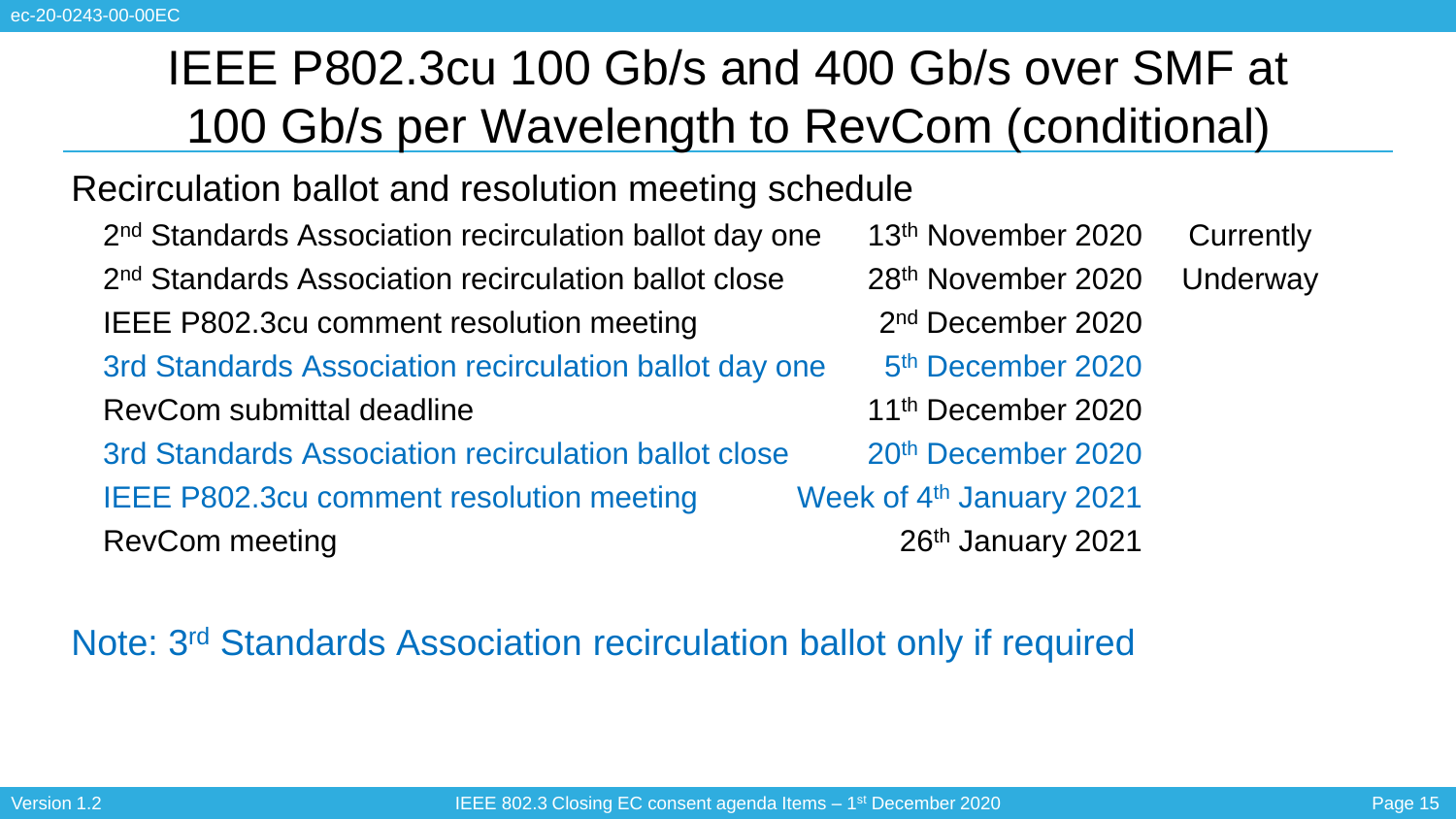#### **Motion**

Conditionally approve sending IEEE P802.3cu to RevCom

[Confirm the CSD for IEEE P802.3cu in https://mentor.ieee.org/802-ec/dcn/19/ec-19-0062-00-](https://mentor.ieee.org/802-ec/dcn/19/ec-19-0062-00-ACSD-p802-3cu.pdf) ACSD-p802-3cu.pdf

M: Law S: D'Ambrosia Y: ??, N: ??, A: ??

Working Group vote Y: 136, N: 1, A: 5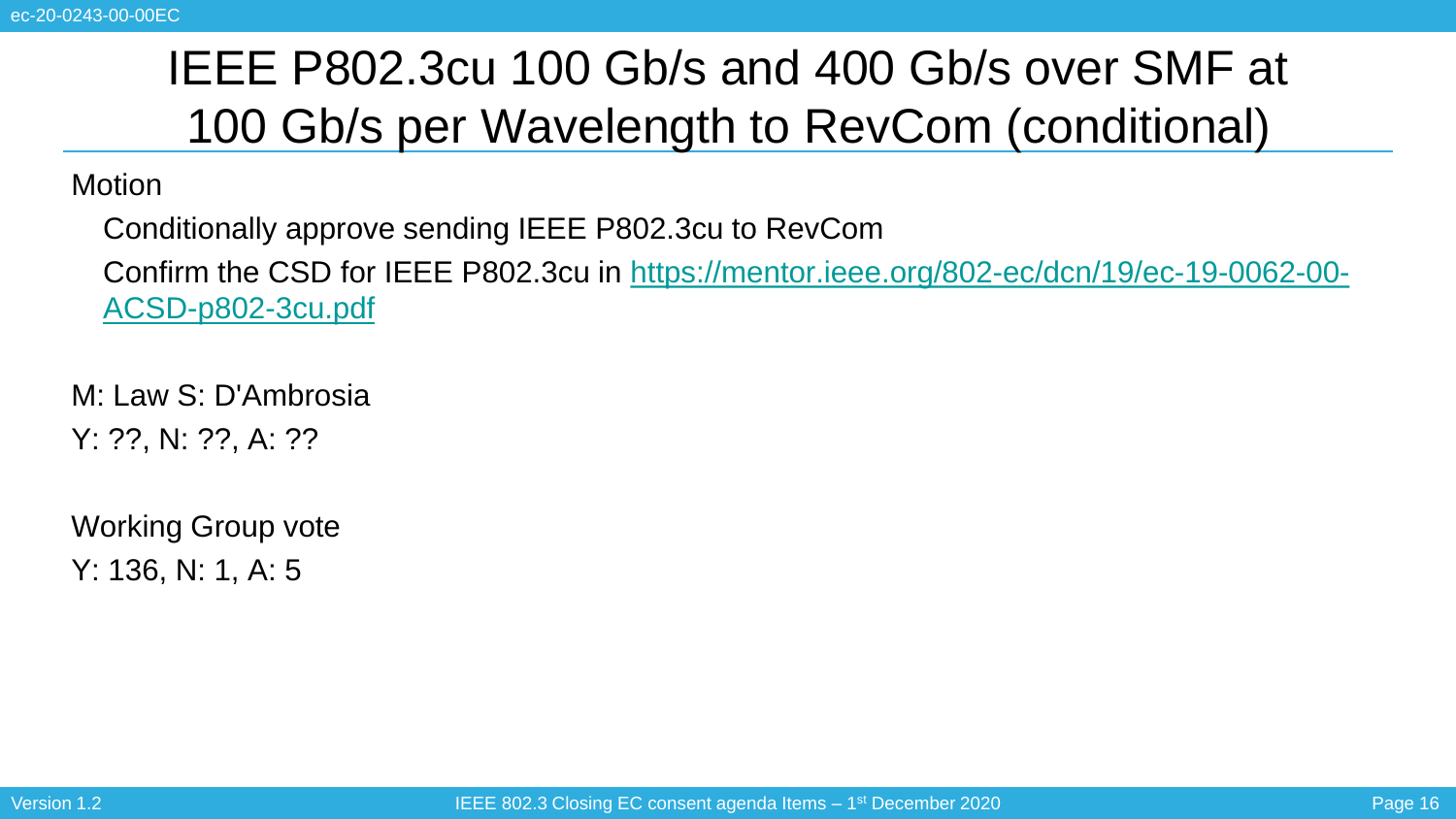# \*ME X.XXX: Appointment of IEEE 802.3 liaison officer to ITU-T SG5